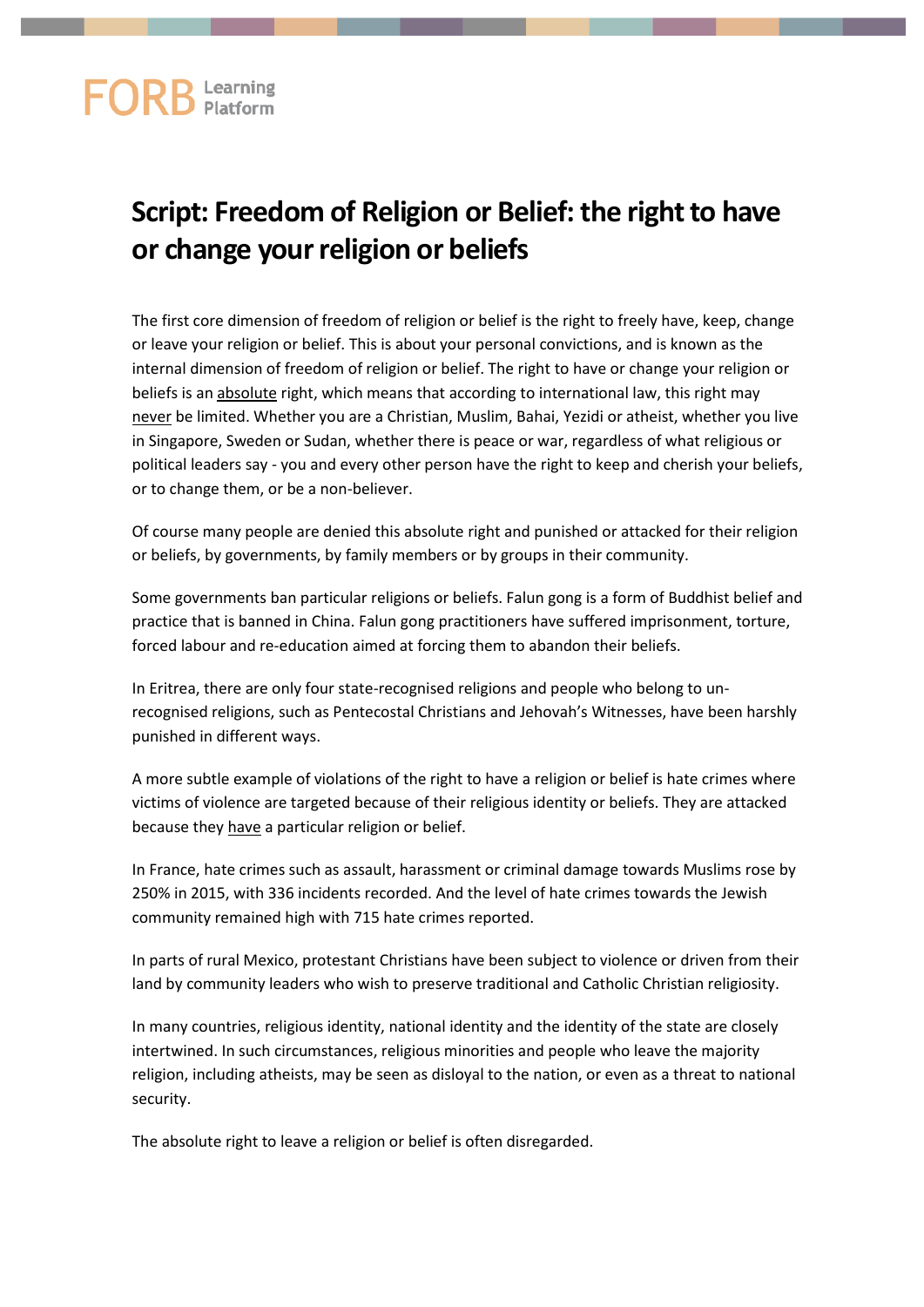Indonesia has freedom of religion laws, although these laws only protect people with certain religions: Islam, Catholic and Protestant Christianity, Buddhism, Confucianism and Hinduism. Atheism is not protected. At the age of 30, Alex Aan who has a Muslim background served a 2½ year jail sentence and faced a fine of \$11,000 US dollars for writing "God doesn't exist", and starting an atheist page on Facebook.

Aan was charged with having disseminated information aimed at religious hatred or hostility, having spread a blasphemous message on the internet, and having called for others to embrace atheism. Aan was beaten by angry mobs and rejected by his community, despite having posted a public apology on his Facebook page.

In Iran, converts to Christianity from Islam can face harsh punishment, particularly if they are involved in unregistered house churches. In July 2017, four converts were sentenced to 10 years imprisonment charged with "acting against national security". Three of them have previously been sentenced to 80 lashes for drinking communion wine, as the government still regards them as Muslims, and it is illegal for Muslims in Iran to drink alcohol.

Often political and religious leaders use their interpretation of sacred texts or religious law traditions to justify bans on and punishments for leaving the majority religion, or for belonging to certain groups. Punishments can include the death penalty, imprisonment, loss of employment or the annulment of marriage and loss of child custody. A number of countries with Muslim majorities including Saudi Arabia and Pakistan have such legal limitations on the right to leave Islam. However this is far from inevitable. For example, in Sierra Leone Muslims form around 70% of the population and Christians 20%, and whilst religion is very public, it's not politicized and conversions in both directions are commonplace.

These kinds of problems are not limited to countries with Muslim majorities. In parts of the Central African Republic, so called Anti-Balaka militias have used death threats to force members of the Muslim minority to become Christians. And several states in India have legislation restricting the right to change religion, for example requiring people who convert to seek permission from government agencies.

And governments aren't the only ones who violate the right. In India there have also been serious outbreaks of violence in which Hindu nationalist groups have attacked Christian and Muslim communities, at times including conversions under the threat of violence. In some cases, people displaced by the violence have been required to convert before being allowed to return to their homes.

Neither are religious people the only ones to face problems. People who criticize religious ideas, or the relationship between religion and the state, can face great danger. In recent years, several bloggers in Bangladesh have been murdered by extremist groups for criticizing religious ideas and practices, and the state. Sadly, the Bangladeshi government's attempts to stop these violent extremist groups have not yet succeeded. Some governments fail to condemn attacks